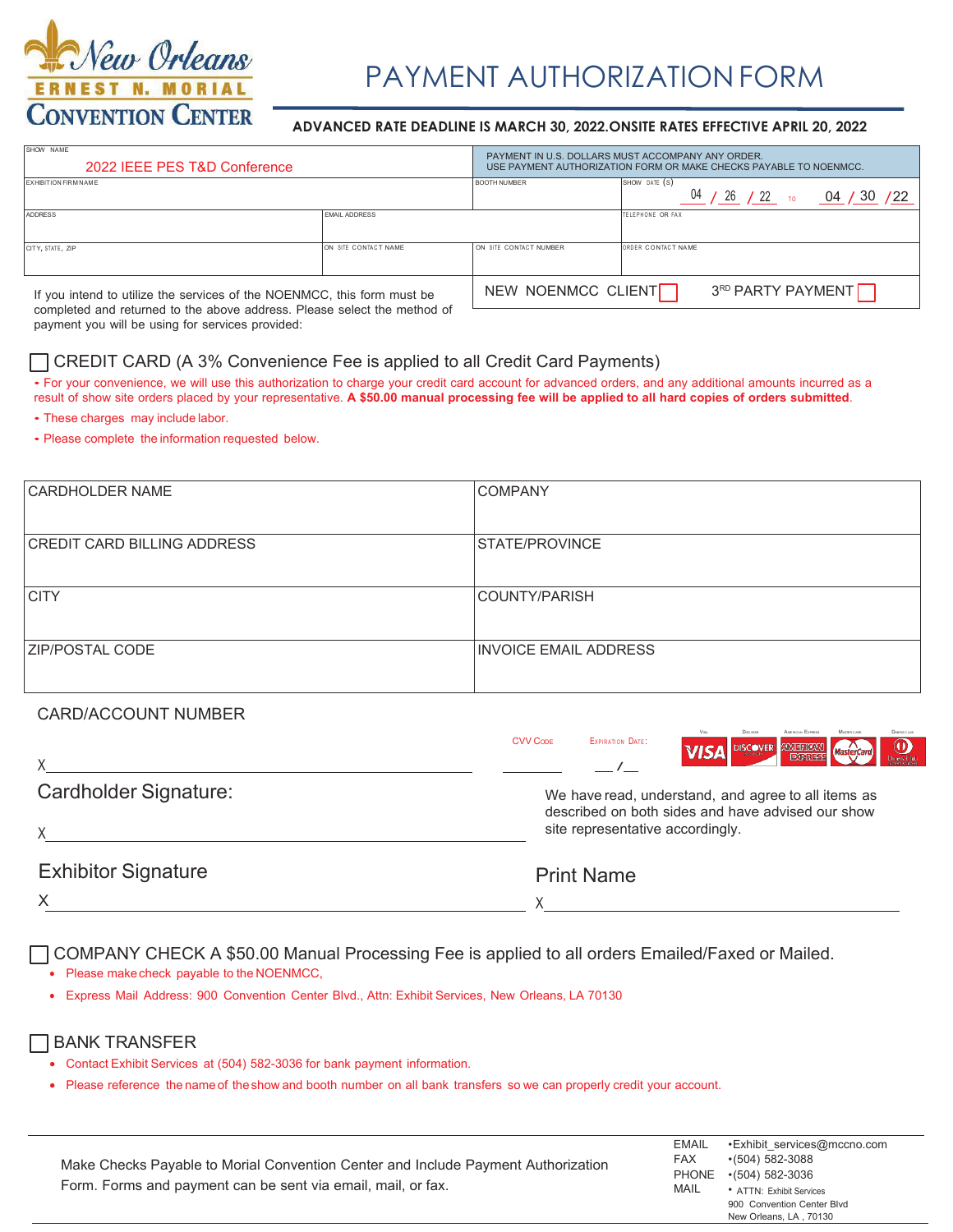

ORDERS CAN BE PLACED ONLINE BY VISITING **HTTPS://MCCNO.COM AND SELECTING THE ONLINE ORDERING** BUTTON OR BY GOING TO HTTPS://SERVICES.MCCNO.COM IF YOU HAVE ANY QUESTIONS OR NEED ADDITIONAL INFORMATION, FEEL FREE TO CONTACT US VIA EMAIL AT exhibit\_services@mccno.com OR BY PHONE AT 504-582-3036

#### **ADVANCED RATE DEADLINE IS MARCH 30, 2022.ONSITE RATES EFFECTIVE APRIL 20, 2022.**

| 120 Volt Service - (Includes labor for the installation)            | <b>Advanced</b> | <b>Standard</b> | <b>Onsite</b>             |
|---------------------------------------------------------------------|-----------------|-----------------|---------------------------|
| 5 AMP - 0-600 watts (Phones, laptops, lead retrieval, water cooler) | \$120.00        | \$175.00        | \$266.00                  |
| 10 AMP - 601-1200 watts (Desktop, fax, printer, TV, refrigerator)   | \$152.00        | \$239.00        | \$306.00                  |
| 15 AMP - 1201-1800 watts (Vacuum, coffee pot, iron, toaster)        | \$170.00        | \$270.00        | \$350.00                  |
| 20 AMP - 1801-2400 watts (Heater, copier, microwave)                | \$191.00        | \$295.00        | \$390.00                  |
|                                                                     |                 |                 |                           |
| 208 Volt 1Ø Service - (Includes labor for the installation)         | <b>Advanced</b> | <b>Standard</b> | <b>Onsite</b>             |
| 20 AMP                                                              | \$338.00        | \$461.00        | \$576.25                  |
| 30 AMP                                                              | \$433.00        | \$585.00        | \$731.25                  |
| 60 AMP                                                              | \$673.00        | \$892.00        | \$1,115.00                |
| <b>100 AMP</b>                                                      | \$938.00        | \$1,282.00      | \$1,602.00                |
| 200 AMP (Price includes overhead service)                           | \$2,040.00      | \$2,424.00      | \$3,019.00                |
| 400 AMP (Price includes overhead service)                           | \$3,353.00      | \$3,665.00      | \$4,571.00                |
|                                                                     |                 |                 |                           |
| 208 Volt 3Ø Service - (Includes labor for the installation)         | <b>Advanced</b> | <b>Standard</b> | <b>Onsite</b>             |
| 20 AMP                                                              | \$376.00        | \$600.00        | \$900.00                  |
| 30 AMP                                                              | \$540.00        | \$817.00        | \$1,021.00                |
| 60 AMP                                                              | \$988.00        | \$1,231.00      | \$1,539.00                |
| <b>100 AMP</b>                                                      | \$1,500.00      | \$1,863.00      | \$2,238.00                |
| 200 AMP (Price includes overhead service)                           | \$2,900.00      | \$4,000.00      | \$5,000.00                |
| 400 AMP (Price includes overhead service)                           | \$5,840.00      | \$8,040.00      | $$10,040$ . <sup>00</sup> |

| Lighting, Extension Cords & Multiple Connection Boxes               | <b>Advanced</b> | <b>Standard</b> | <b>Onsite</b> |
|---------------------------------------------------------------------|-----------------|-----------------|---------------|
| 1000 Watt par 64 theatrical spot (Inc. power/install/focus/removal) | \$325.00        | \$375.00        | \$475.00      |
| Single Extension Cords (Power and labor not Included)               | \$23.00         | \$25.00         | \$28.00       |
| Multiple Connection Boxes (Boxes include 4 outlets)                 | \$23.00         | \$25.00         | \$28.00       |

x **Electrical service typically is provided from the floor. There is an additional fee for ceiling drops and 24 hour service. The option to add these services is located under suggested items when selecting your electrical outlets.**

**Cancellations must be submitted in writing. Requests received prior to 8 days of the first contracted event move in day will incur a \$50 administrative fee, but otherwise refunded in full. Cancellation requests received with 7 days of the first contracted event move in day will receive a 50% refund. No refunds will be applied to order cancelled once the first event contracted move in day occurs.**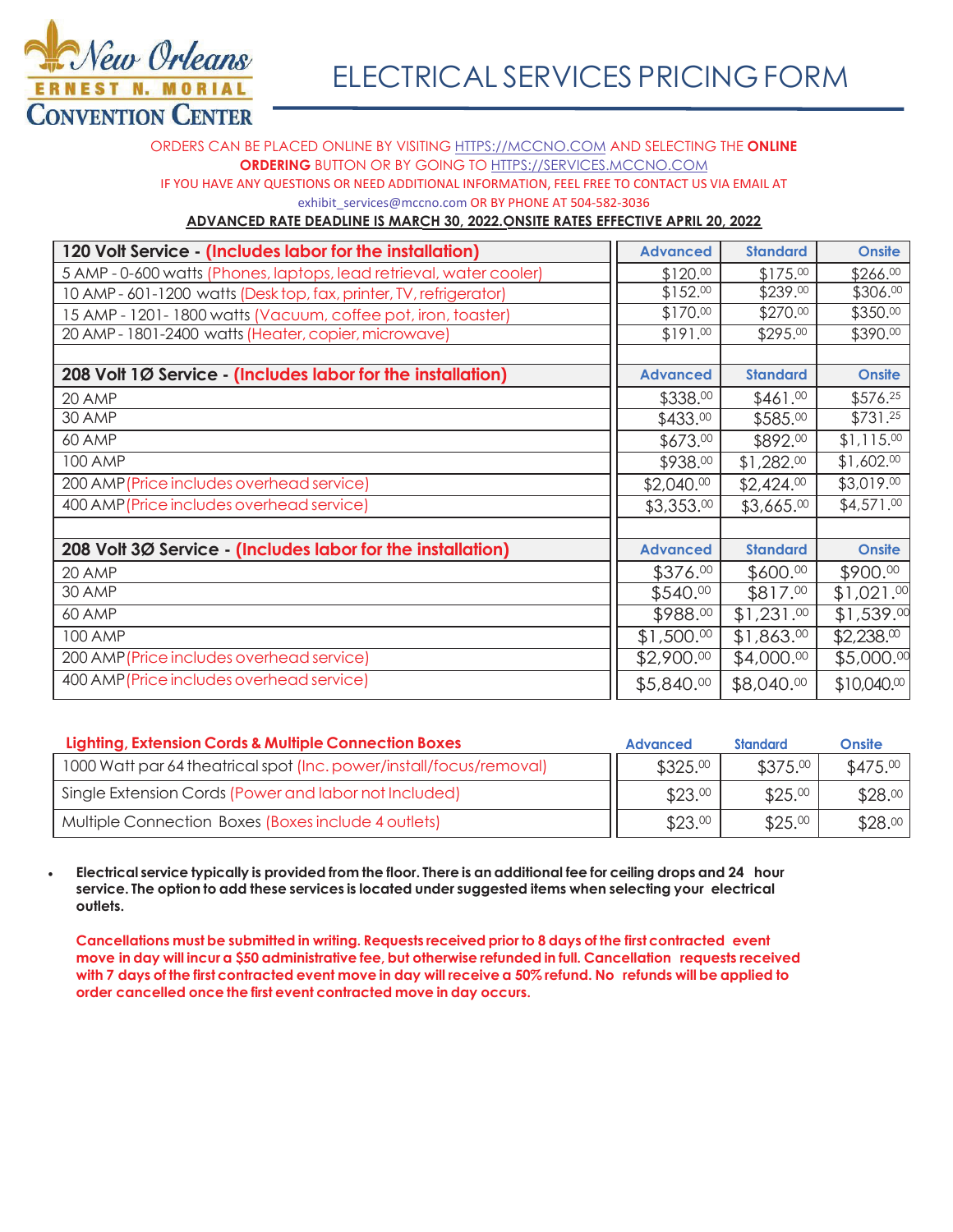

## **INTERNET & NETWORK CONNECTIVITY PRICING FORM**

ORDERS CAN BE PLACED ONLINE BY VISITING HTTPS://MCCNO.COM AND SELECTING THE ONLINE **ORDERING BUTTON OR BY GOING TO HTTPS://SERVICES.MCCNO.COM** IF YOU HAVE ANY QUESTIONS OR NEED ADDITIONAL INFORMATION, FEEL FREE TO CONTACT US VIA EMAIL AT exhibit services@mccno.com OR BY PHONE AT 504-582-3036

#### **ADVANCED RATE DEADLINE IS MARCH 30, 2022.ONSITE RATES EFFECTIVE APRIL 20, 2022**

#### Wired Internet Service - (Installation Labor Included)

| <b>Shared - No router allowed</b>                           | <b>Advanced</b> | <b>Standard</b> | <b>Onsite</b> |
|-------------------------------------------------------------|-----------------|-----------------|---------------|
| Private IP                                                  | \$995.00        | \$1,174.00      | \$1,468.00    |
| Additional IP Address up to 4 (rates are per additional IP) | \$150.00        | \$177.00        | \$221.00      |
| Public IP                                                   | \$1,300.00      | \$1,534.00      | \$1,918.00    |
| Additional Address up to 4 (rates are per additional IP)    | \$150.00        | \$177.00        | \$221.00      |
| <b>Dedicated-Private - Routers supported</b>                | <b>Advanced</b> | <b>Standard</b> | <b>Onsite</b> |
| 3 Mbps, 10 IP                                               | \$3,500.00      | \$4,130.00      | \$5,163.00    |
| 6 Mbps, 10 IP                                               | \$5,500.00      | \$6,490.00      | \$8,113.00    |
| 10 Mbps, 26 IP                                              | \$7,800.00      | \$9,204.00      | \$11,505.00   |
| 30 Mbps, 26 IP                                              | \$15,000.00     | \$17,700.00     | \$22,125.00   |
| <b>DHCP</b>                                                 | \$350.00        | \$413.00        | \$516.00      |
|                                                             |                 |                 |               |
| For Public, Select Bandwidth, then Number of IPs            | <b>Advanced</b> | <b>Standard</b> | <b>Onsite</b> |
| 3 Mbps, 3 IP                                                | \$3,500.00      | \$4,130.00      | \$5,163.00    |
| 6 Mbps, 3IP                                                 | \$5,500.00      | \$6,490.00      | \$8,113.00    |
| 10 Mbps, 3 IP                                               | \$7,800.00      | \$9,204.00      | \$11,505.00   |
| 30 Mbps, 3 IP                                               | \$15,000.00     | \$17,700.00     | \$22,125.00   |
| <b>DHCP</b>                                                 | \$350.00        | \$413.00        | \$516.00      |
| <b>Additional Public IP</b>                                 | <b>Advanced</b> | <b>Standard</b> | <b>Onsite</b> |
| 27 IP - Includes 3 IPs from above                           | \$750.00        | \$885.00        | \$1,106.00    |
| 59 IP - Includes 3 IPs from above                           | \$1,500.00      | \$1,770.00      | \$2,216.00    |

All service originates from overhead

| <b>Equipment &amp; Service</b>             | <b>Advanced</b> | <b>Standard</b> | <b>Onsite</b> |
|--------------------------------------------|-----------------|-----------------|---------------|
| Hub/switch rental - 8 port                 | \$95.00         | \$112.00        | \$140.00      |
| Hub/switch rental - 16/24 port             | \$155.00        | \$182.00        | \$229.00      |
| 25-ft Cables                               | \$25.00         | \$30.00         | \$38.00       |
| 50-ft Cables                               | \$50.00         | \$59.00         | \$74.00       |
| 100-ft Cables                              | \$75.00         | \$89.00         | \$111.00      |
| 1-4 Cables – Labor to install MCC cables   | \$42.00         | \$49.50         | \$62.00       |
| 5-8 Cables – Labor to install MCC cables   | \$84.00         | \$99.00         | \$124.00      |
| 9-12 Cables – Labor to install MCC cables  | \$126.00        | \$148.50        | \$186.00      |
| 13-24 Cables – Labor to install MCC cables | \$168.00        | \$198.00        | \$248.00      |
| <b>Musical Condense</b>                    |                 | $\blacksquare$  |               |

| <b>Wireless Service</b>            | <b>Advanced</b> | <b>Standard</b> | <b>Onsite</b> |
|------------------------------------|-----------------|-----------------|---------------|
| Wireless Hotspot (Up to 5 devices) | 1,800.00        | \$2,124.00      | \$2,655.00    |
| <b>Additional Devices</b>          | \$150.          | \$150.<br>i 00  | \$150.00      |

The customer must provide all network, computer hardware, and software to be used in the exhibit booth or meeting room, as well as the proper configuration of such equipment.

The NOENMCC cannot provide technical support on any issue related to the configuration of your computer equipment. All devices accessing the internet (wired or wireless) are required to obtain a NOENMCC assigned static IP address.

- It is the customer's responsibility to provide administrative rights to configure computers. To receive configuration information in advance, please send requests to techsupport@mccno.com. Include the event name, booth number and company name in the request.
- A move fee of \$100.00 per line will be charged to relocate the circuit after it is installed. If no location is provided, the drop is installed in the rear center of the booth. Internet drops originate from overhead (except under finished ceiling)

Cancellations must be submitted in writing. Cancellation requests received prior to 8 days of the first contracted event move in day will incur a \$50 administrative fee, but otherwise be refunded in full. Cancellation requests received within 7 days of the first contracted move-in day will receive a 50% refund. No refund will be applied to orders canceled once the first event contracted move-in day occurs.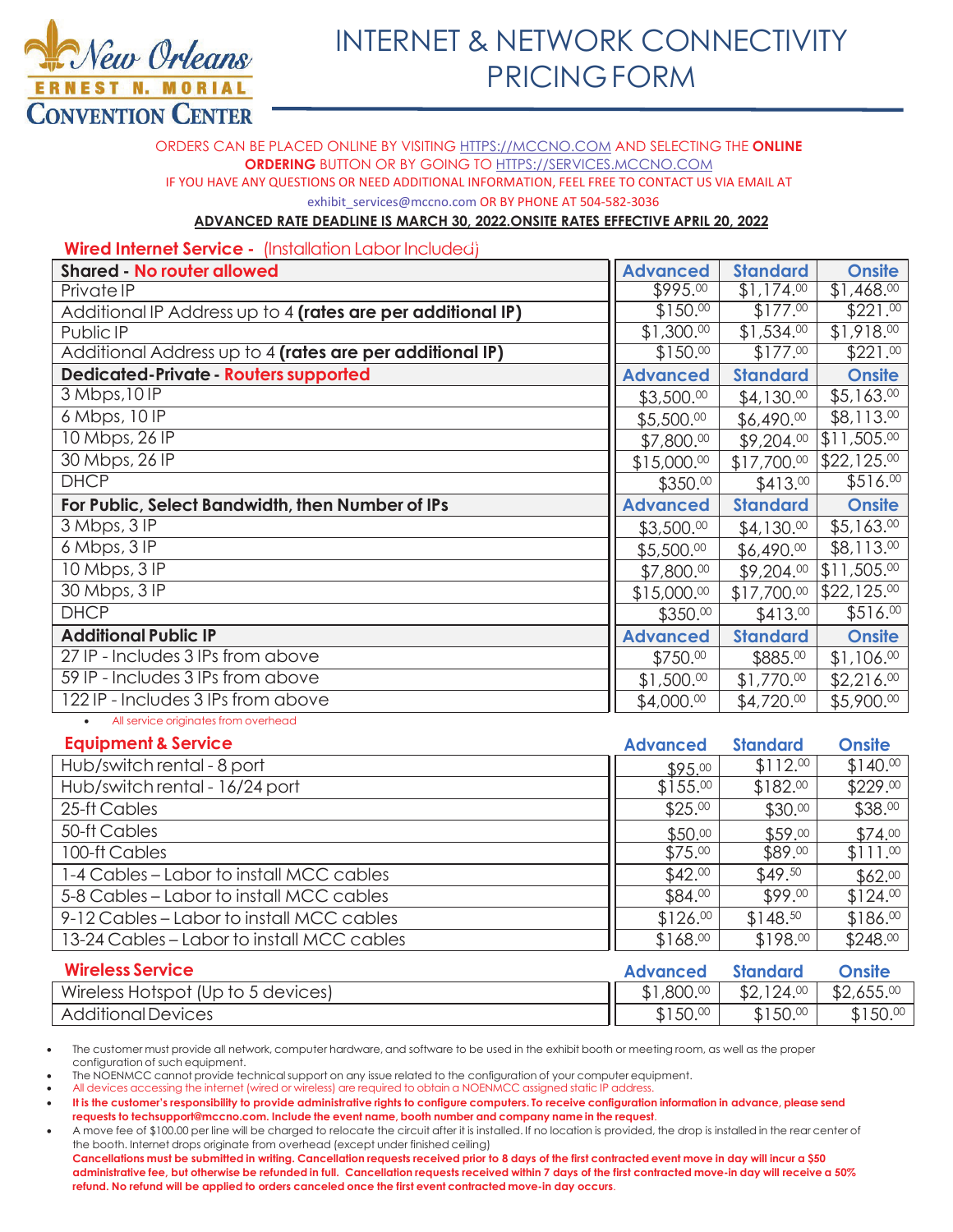

ORDERS CAN BE PLACED ONLINE BY VISITING HTTPS://MCCNO.COM AND SELECTING THE ONLINE **ORDERING** BUTTON OR BY GOING TO HTTPS://SERVICES.MCCNO.COM IF YOU HAVE ANY QUESTIONS OR NEED ADDITIONAL INFORMATION, FEEL FREE TO CONTACT US VIA EMAIL AT exhibit services@mccno.com OR BY PHONE AT 504-582-3036

#### **ADVANCED RATE DEADLINE IS MARCH 30, 2022.ONSITE RATES EFFECTIVE APRIL 20, 2022**

| Standard Line Service for Telephones, Modems, Fax, and POS     |                 |                 |               |
|----------------------------------------------------------------|-----------------|-----------------|---------------|
| <b>Machines</b>                                                | <b>Advanced</b> | <b>Standard</b> | <b>Onsite</b> |
| Unrestricted Telephone Line - (CC# required for Long Distance) | \$260.00        | \$305.00        | \$381.00      |
|                                                                |                 |                 |               |
| Telephone Sets - (Includes telephone instrument and service)   | <b>Advanced</b> | <b>Standard</b> | <b>Onsite</b> |
| Single Line Sets                                               | \$281.00        | \$330.00        | \$412.50      |
| Single Line Speakerphone                                       | \$313.00        | \$367.00        | \$458.75      |
| Message Waiting Single Line Sets                               | \$313.00        | \$367.00        | \$458.75      |
| Multi-Line Speakerphone Sets                                   | \$460.00        | \$555.00        | \$693.75      |
| Polycom Conference Phone                                       | \$450.00        | \$560.00        | \$670.00      |
|                                                                |                 |                 |               |
| <b>Other Telephone Services</b>                                | <b>Advanced</b> | <b>Standard</b> | <b>Onsite</b> |
| Voice Mail                                                     | \$26.00         | \$50.00         | \$75.00       |

| <b>OTTER TEIGNIFIC SERVICES</b>             | <b>LAdvanced</b> | standard   | <b>Onsite</b> |
|---------------------------------------------|------------------|------------|---------------|
| Voice Mail                                  | \$26.00          | \$50.00    | \$75.00       |
| Call Waiting, Rollover/Hunt                 | \$26.00          | \$50.00    | \$75.00       |
| Extend Analog Pots Line From Dmark to Booth | \$206.00         | \$242.00   | \$302.00      |
| Extend ISDN BR1 Line From Dmark to Booth    | \$309.00         | \$364.00   | \$455.00      |
| Extend T1 Circuit From Dmark to Booth       | \$1,854.00       | \$2.238.00 | \$2,738.40    |
| Move Line Fee                               | \$52.00          | \$52.00    | \$52.00       |

**Cancellations must be submitted in writing. Requests received prior to 8 days of the first contracted event move in day will incur a \$50 administrative fee, but otherwise refunded in full. Cancellation requests received within 7 days of the first contracted event move in day will receive a 50% refund. No refunds will be applied to order cancelled once the first event contracted move in day occurs**.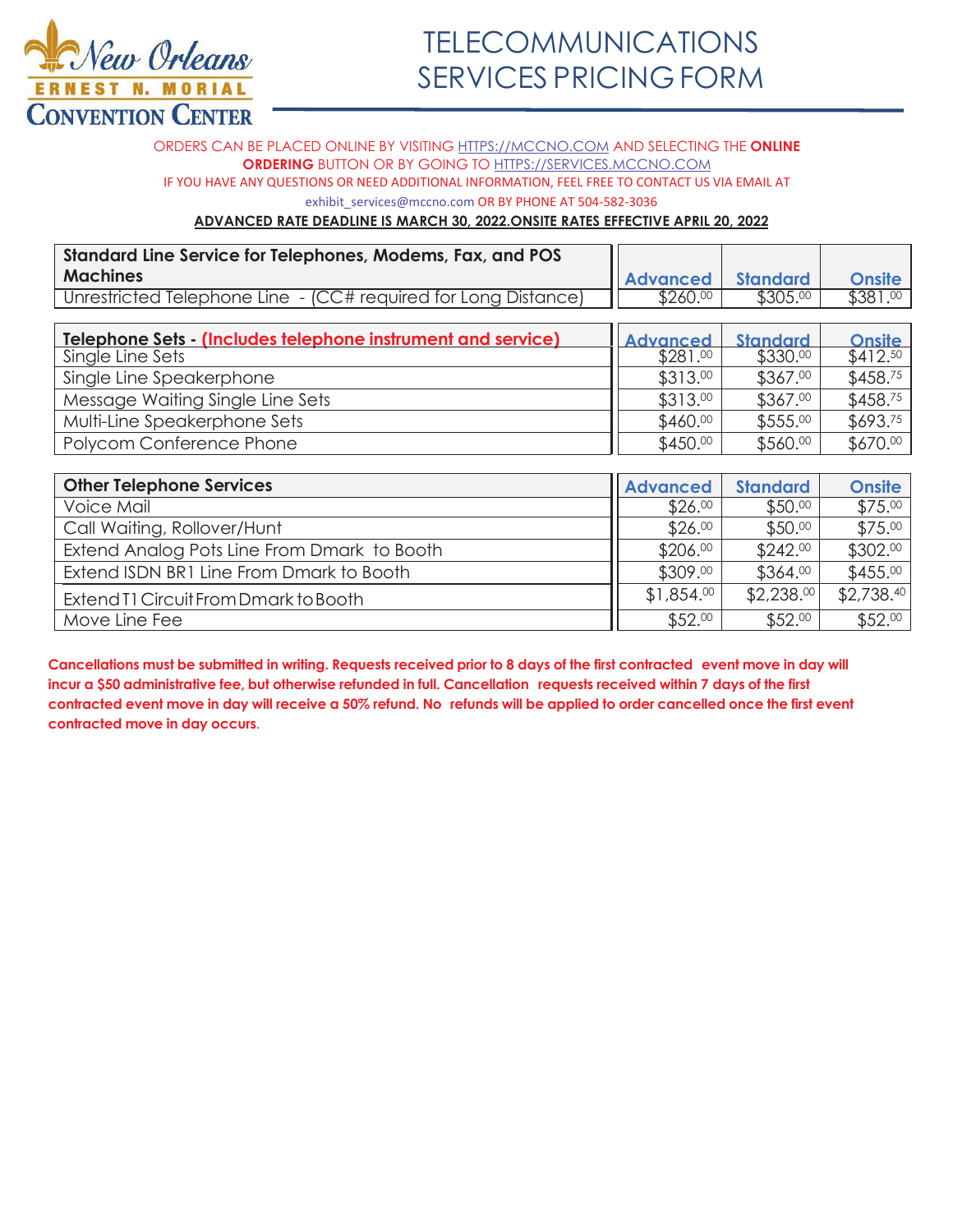

### COMPRESSED AIR - WATER - DRAIN - GAS PRICING FORM

ORDERS CAN BE PLACED ONLINE BY VISITING **HTTPS://MCCNO.COM AND SELECTING THE ONLINE ORDERING** BUTTON OR BY GOING TO HTTPS://SERVICES.MCCNO.COM IF YOU HAVE ANY QUESTIONS OR NEED ADDITIONAL INFORMATION, FEEL FREE TO CONTACT US VIA EMAIL AT

exhibit services@mccno.com OR BY PHONE AT 504-582-3036

#### **ADVANCED RATE DEADLINE IS MARCH 30, 2022.ONSITE RATES EFFECTIVE APRIL 2022,**

| <b>Compressed Air 100 PSI (includes labor for installation)</b> | <b>Advanced</b> | <b>Standard</b> | Onsite   |
|-----------------------------------------------------------------|-----------------|-----------------|----------|
| Single Outlet 1/2"                                              | \$279.00        | \$369.00        | \$485.00 |
| Single Outlet 3/4"                                              | \$361.00        | \$440.00        | \$550.00 |
| Branch Outlets                                                  | \$210.00        | \$262.50        | \$328.50 |

Exhibitor must supply regulator and filter.

All service originates from overhead.

24 Hour Service is available for compressed air. The option is located under suggested items.

| Water 80 PSI (includes labor for installation)                                           | <b>Advanced</b> | <b>Standard</b> | <b>Onsite</b>         |
|------------------------------------------------------------------------------------------|-----------------|-----------------|-----------------------|
| Single Outlet 3/4" - COLD (Drain Not Included)                                           | \$255.00        | \$390.00        | \$512.00              |
| Single Outlet 3/4" - HOT (Drain Not Included)                                            | \$335.00        | \$520.00        | \$650.00              |
| <b>Branch Outlets</b>                                                                    | \$200.00        | \$260.00        | \$325.00              |
| Fill and Drain to 500 Gallons (1 time fill and drain)                                    | \$271.00        | \$415.00        | \$520.00              |
| <b>Additional 250 Gallons</b>                                                            | \$199.00        | \$250.00        | \$312.50              |
| "Water Package"<br>HOT and COLD water service with<br>drain included. Sink not provided. | \$800.00        | \$989.00        | \$1236. <sup>25</sup> |

Exhibitor must supply regulator and filter.

All service originates from overhead.

| Drain Service (includes labor for installation) | <b>Advanced</b> | <b>Standard</b> | <b>Onsite</b> |
|-------------------------------------------------|-----------------|-----------------|---------------|
| Connection                                      | \$257.00        | \$364.00        | $$455.^{00}$  |
| <b>Branch Outlet</b>                            | \$155.00        | \$181.00        | \$226.00      |
|                                                 |                 |                 |               |

2" Maximum Drain Line.

| Gas 6' Water Column, 2 PSI (includes labor for installation) | <b>Advanced</b> | <b>Standard</b> | <b>Onsite</b>        |
|--------------------------------------------------------------|-----------------|-----------------|----------------------|
| Single Outlet 1/2" Natural Gas                               | \$304.00        | \$361.00        | \$457.50             |
| Single Outlet 3/4" Natural Gas                               | \$329.00        | \$386.00        | \$482.50             |
| Single Outlet 1" Natural Gas                                 | \$429.00        | \$486.00        | \$552. <sup>50</sup> |
| <b>Branch Outlets</b>                                        | \$231.00        | \$272.00        | \$340.00             |

Exhibitor must supply regulator and filter.

All service originates from overhead.

**&ancellations must be submitted in writing. Requests received prior to 8 days of the first contracted event move in day will incur a \$50 administrative fee, but otherwise refunded in full. Cancellation requests received within 7 days of the first contracted event move in day will receive a 50% refund. No refunds will be applied to order cancelled once the first event contracted move in day occurs.**